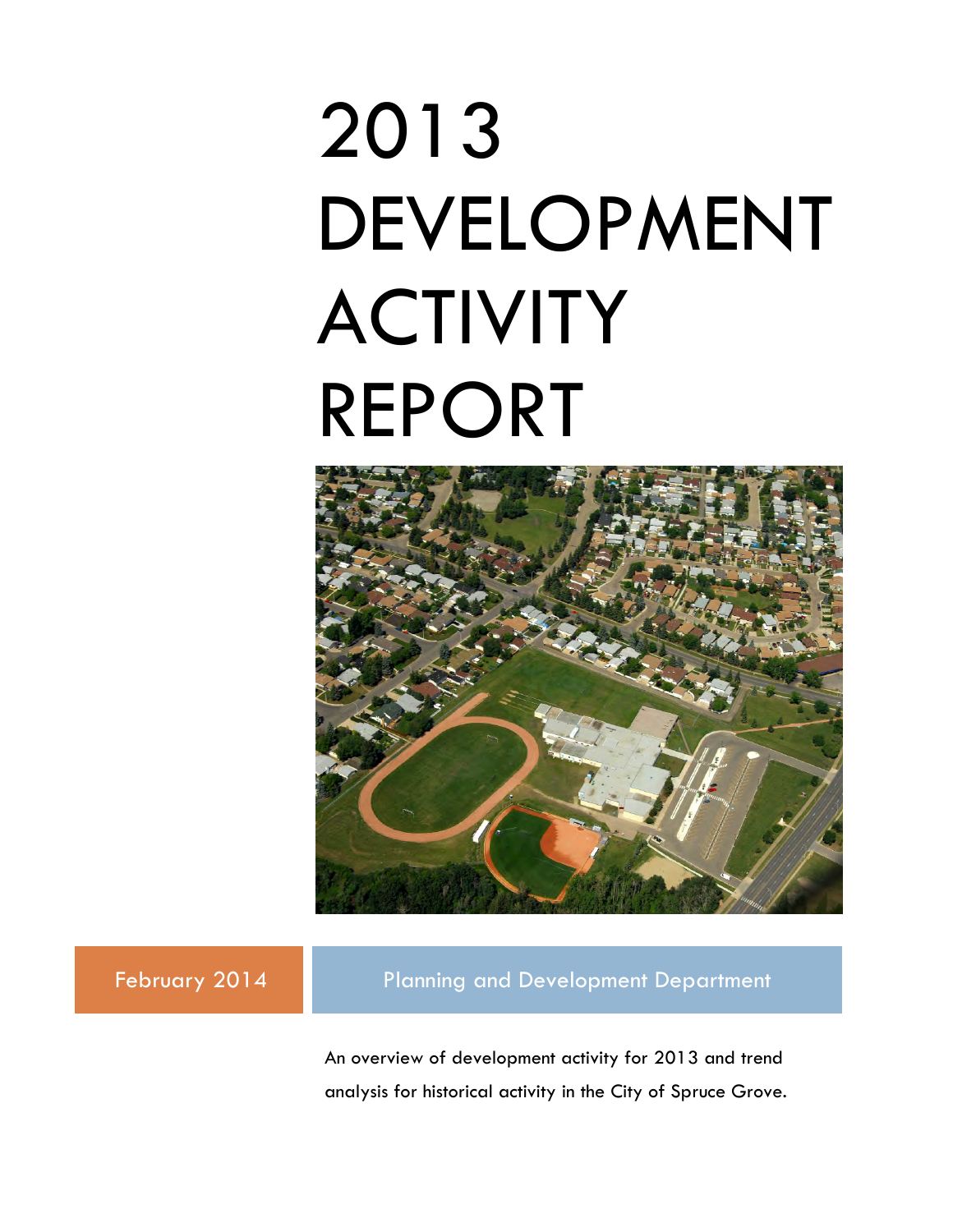#### **Contents**

## **List of Figures**

<span id="page-1-0"></span>

| Figure 1              | Volume of Building Permits by Type (2012 & 2013)                 | $\overline{2}$ |
|-----------------------|------------------------------------------------------------------|----------------|
| Figure $\overline{2}$ | Dwelling Units Permitted (2004-2013)                             | 3              |
| Figure 3              | Building Permits by Month (2012 & 2013)                          | 3              |
| Figure 4              | Percentage of New Units by Neighbourhood (2013)                  | $\overline{4}$ |
| Figure 5              | Volume of building permit Activity (2004 - 2013)                 | $\overline{4}$ |
| Figure 6              | Average Value of New Commercial & Industrial Permits (2004-2013) | 5              |
| Figure 7              | Housing Starts by Market (2013)                                  | 5              |
| Figure 8              | Housing Starts by Market and Dwelling Type (2013)                | 6              |
| Figure 9              | Volume of Development Permit Activity (2004-2013)                | 6              |
| Figure 10             | Volume of Development Permit Activity per Month (2012 & 2013)    | $\overline{7}$ |
| Figure 11             | Volume of Residential Permits by Type (2013)                     | $\overline{7}$ |
| Figure 12             | Volume of Non-Residential Permits by Type (2013)                 | $\overline{7}$ |
| Figure 13             | Sign Permits (2013)                                              | 8              |
| Figure 14             | Compliance Activity (2004-2013)                                  | 8              |
| Figure 15             | Compliances Issued by Month (2013)                               | 9              |
| Figure 16             | Safety Codes Permits Issued (2013)                               | 9              |
| Figure 17             | Business Licenses at Year End (2004-2013)                        | 9              |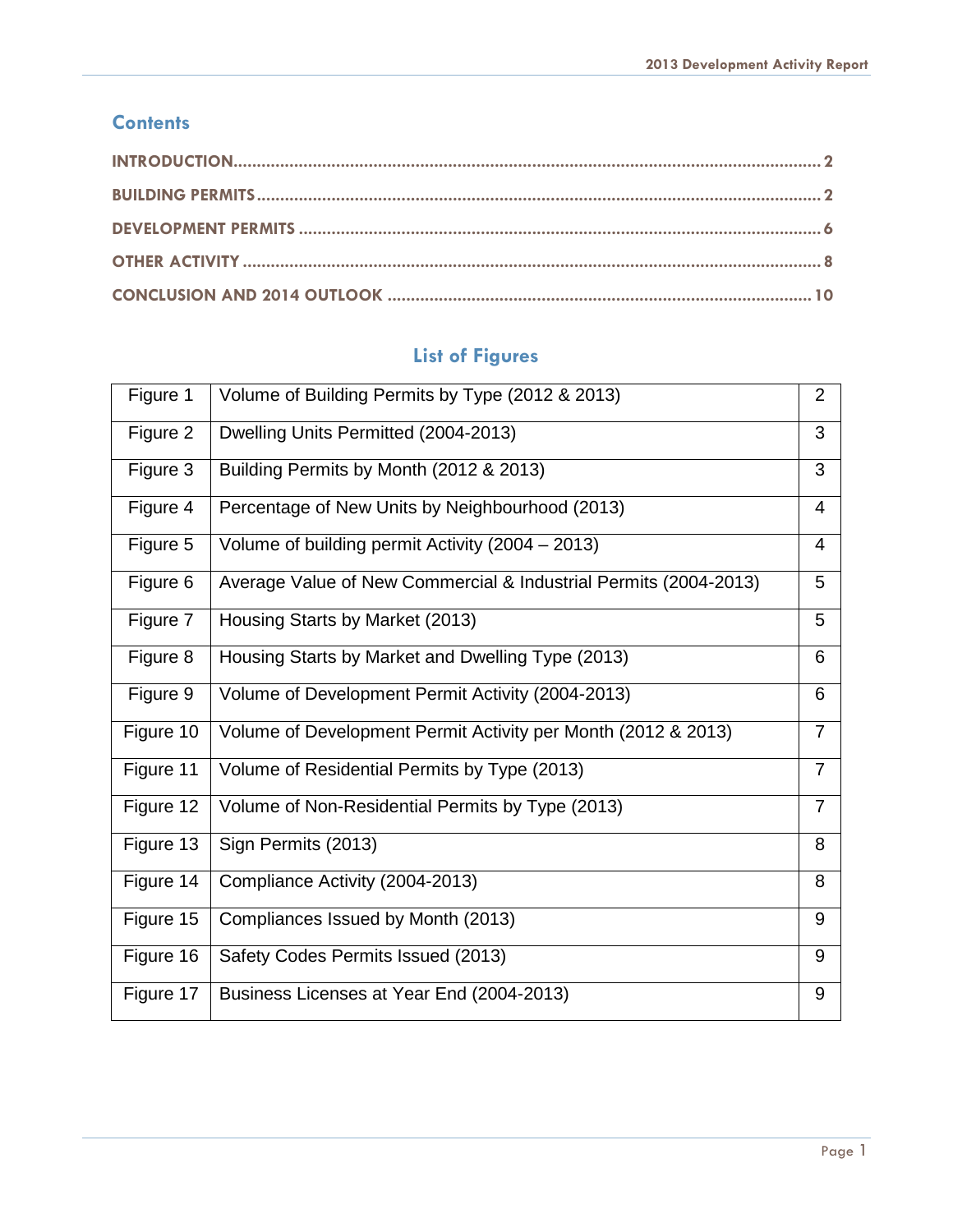#### INTRODUCTION

Building permit activity is a common measurement used to track the economic vitality and growth in communities. It is useful for communities to monitor trends in building permits to determine their economic health, as well as to examine the impact of external forces on growth and development.

Growth in Spruce Grove has generally been stronger than average for the Capital Region. During the last decade, this community experienced unprecedented growth and the trend toward urbanism shows no sign of slowing.

The following pages contain analysis of the growth trends for the past decade (2004-2013), focusing specifically on activity in 2013. This report provides an overview of building permit and development permit information. In addition, compliances and other permits are tracked in order to provide a more accurate picture of the total activity taking place in the Planning and Development Department of the City.

#### <span id="page-2-0"></span>BUILDING PERMITS

Spruce Grove issued 1,114 building permits in 2013, a 21% increase over permit activity in 2012, and a 43% increase over 2011. In fact, 2013 is the busiest year in the City's history in terms of building permit issuance. Activity levels were higher than anticipated, exceeding even the boom years of 2006 and 2007.

**Figure 1** illustrates the breakdown of building permits issued by type, and compares the volume for the past two years.

Overall, about 93% of the permits issued in 2013 were for residential construction, including new dwellings, improvements and garages, up from 91.5% in 2012 and 89% from 2011. Part of this increase is due to separate permitting for detached garages, which comprised 11.8% of all permits in 2013, indicating the popularity of the product. Comparatively, detached garages comprised only 8% of building permits in 2012 and 4.8% in 2011.

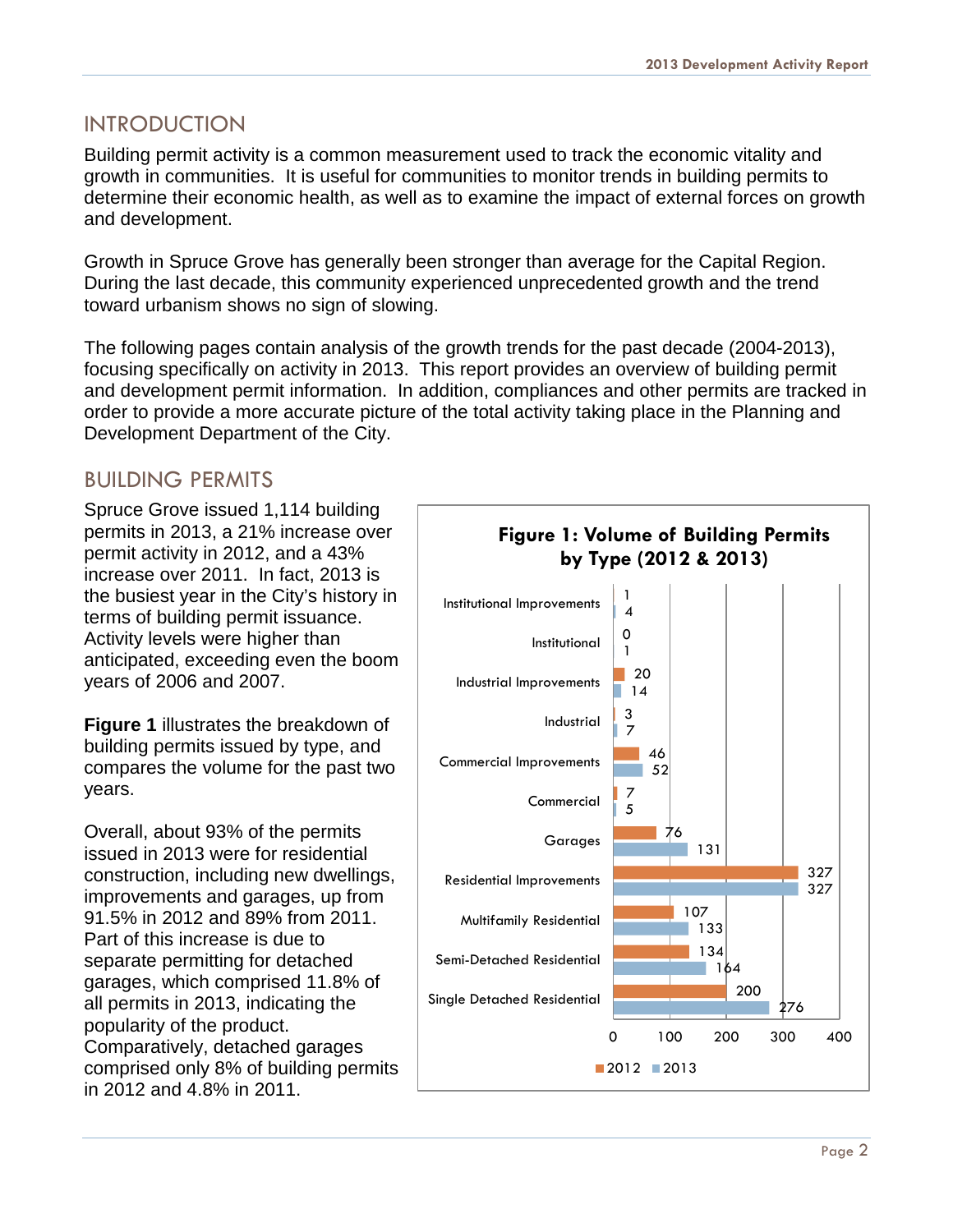Residential activity remained predictably strong, but admittedly more robust than predicted. The types of housing provided remain balanced in Spruce Grove, seeing an increase of single detached units (276) and semidetached units (164), with a decrease in multifamily units (236) over previous years. The popularity of row housing, included in the multifamily counts, remains robust and the decrease in overall multifamily units is due to fewer apartment style buildings permitted in 2013. Residential improvements were steady at 327 permits in both 2013 and 2012.



The total number of new dwelling units approved remained steady at 676 units in 2013, but is still higher than previous years. Due to the change in housing form, and with the increased popularity of detached garages, the number of building permits and the number of residential units are no longer parallel. Therefore, a new chart has been added to the report to show the number of units approved through building permits for the past ten years. Looking at **Figure 2**, one can now see how the number of units increased substantially over the boom years, followed by a marked decrease, and now new units are clearly on the rise again.

In the non-residential sector, new industrial buildings more than doubled, with permits for



seven new structures in 2013 versus three in 2012. Further, building permit valuation was approximately four times higher in 2013 than in 2012, indicating greater investment in the industrial sector and larger buildings under construction.

Building permits issued for new commercial structures decreased again in 2013, from seven permits for new buildings in 2012 down to five new buildings in 2013. That being said, the building permit value increased from \$11.8 million to \$13.6 million. The number of commercial improvements increased to a new high of 52 building permits for improvements.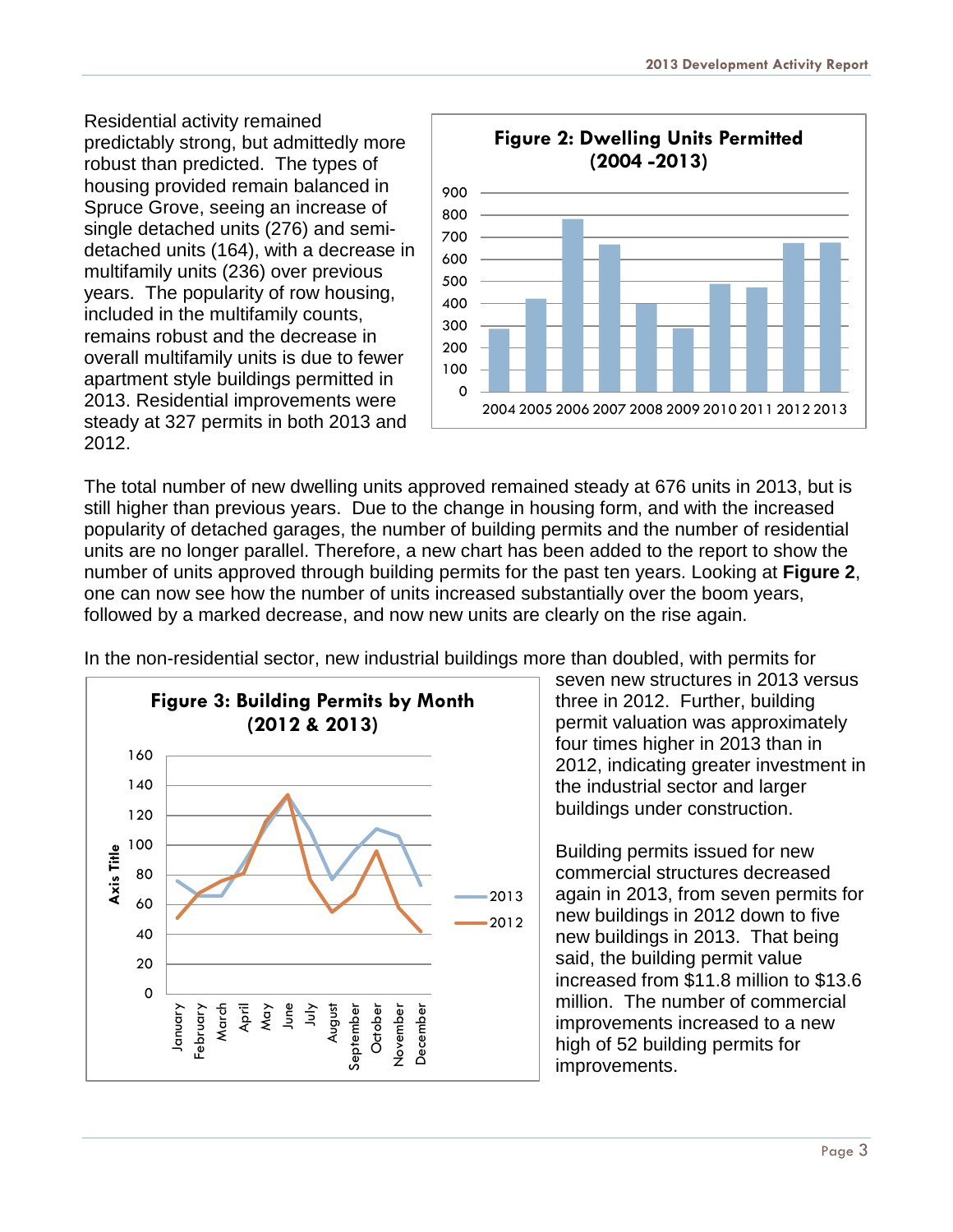

**Figure 3** (previous page) depicts the number of building permits issued per month for 2012 and 2013. In this region, permit activity is usually slowest during the winter months, increasing in the spring and remaining high until the ground freezes in the autumn months. With comparatively mild winters the past two years, the city enjoyed a strong start to building activity with a typical climb peaking in June.

**Figure 4** illustrates the housing starts in Spruce Grove by subdivision. The percentages include all unit types: single detached, semi-detached and multifamily dwellings. The highest percentage of building permits for new units occurred in Harvest Ridge, with Greenbury and



McLaughlin following closely behind.

The city saw the start of construction in two new neighbourhoods this past year, being Kenton and Prescott, both on the east end. Administration anticipates high activity levels to be sustained in Greenbury, Harvest Ridge, McLaughlin and Spruce Ridge in the coming years. In addition, the new neighbourhood of Tonewood, south of Greenbury, will start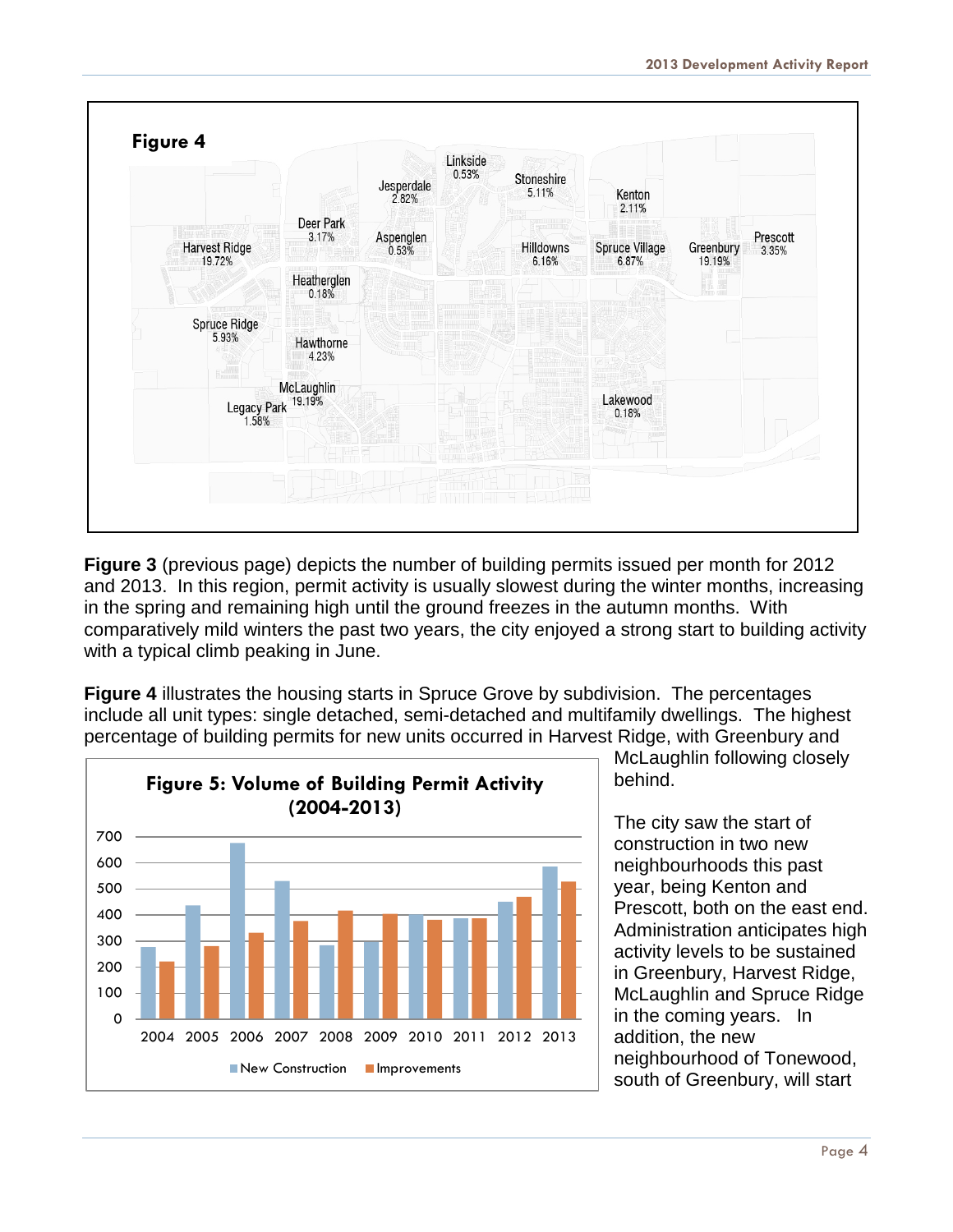construction in 2014. A new neighbourhood of Easton, south of Grove Drive and east of Pioneer Road, may also begin development. In contrast, Heatherglen and Hilldowns are constructing the final stages of development this year.

A summary of permit activity over the past decade is displayed in **Figure 5** (previous page), separating new construction from improvements across all categories. The numbers displayed include residential, commercial, industrial and institutional permits. We can see that both new construction and improvements are both high in 2013; however, improvements were especially high, representing the highest activity level in Spruce Grove's history. As discussed above,





residential improvements returned to typical levels after a short downturn the previous year. This activity was complemented by high improvement activity in the industrial and commercial sectors spurred on by tenant improvements for commercial retail units (CRUs) and industrial bays built the previous year.

As indicated earlier in the report, the City saw an increase in commercial and industrial building permit valuations for 2013. In reviewing the trend over the past few years, the average value of new commercial buildings has been generally increasing, as shown in **Figure 6.** This reflects the development of larger, higher quality structures.

In order to provide some regional context for the city's growth, housing data released by the Canada Mortgage and Housing Corporation was consulted<sup>[1](#page-0-0)</sup>. Figure 7 shows the number of new housing starts in a number of communities in the Capital Region. Spruce Grove was the third fastest growing municipality in the Edmonton region, behind only the City of Edmonton (10,634 starts) and St. Albert (790 starts). Surprisingly, Spruce Grove had more housing starts than Strathcona County.

 <sup>1</sup> Regional housing data is from the Housing Now publication. Note that their method includes site visits based on building permit data and a start is noted by a foundation being poured or equivalent. For this reason the numbers in this report do not match Spruce Grove's building permit data exactly.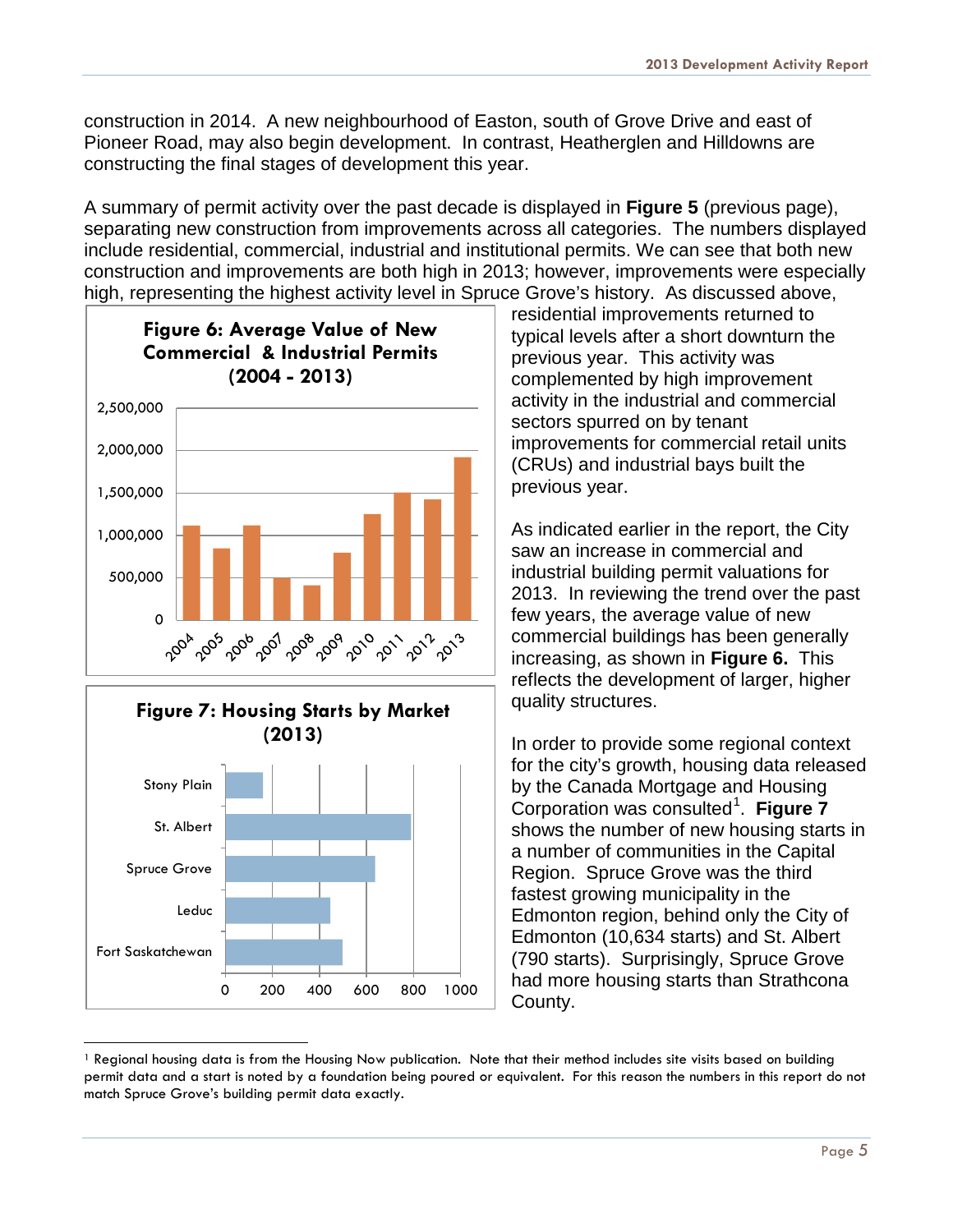

From the above graph, **Figure 8,** one can see that the number of housing starts in Spruce Grove is partially influenced by the popularity of apartment and row house units. Similarly, it is clear that St. Albert's housing start jump in 2013 is attributed to a marked increase in apartment style construction. Once again, Spruce Grove shows the greatest balance in diversity of new housing stock of the five municipalities shown, with multifamily unit types on pace with the number of semi-detached and single detached units.

#### <span id="page-6-0"></span>DEVELOPMENT PERMITS

**Figure 9** shows the trends in the volume of development permit activity over the last ten years. Development permit activity in 2013 was up 3.5% over 2012, which is much lower than the increase of 21% seen for building permit activity. As identified in last year's report, there can be a lag between development permits and building permits, which identified a strong year in 2013 for building activity. In addition, some of the surge in building permits is due to detached garages, which would require a

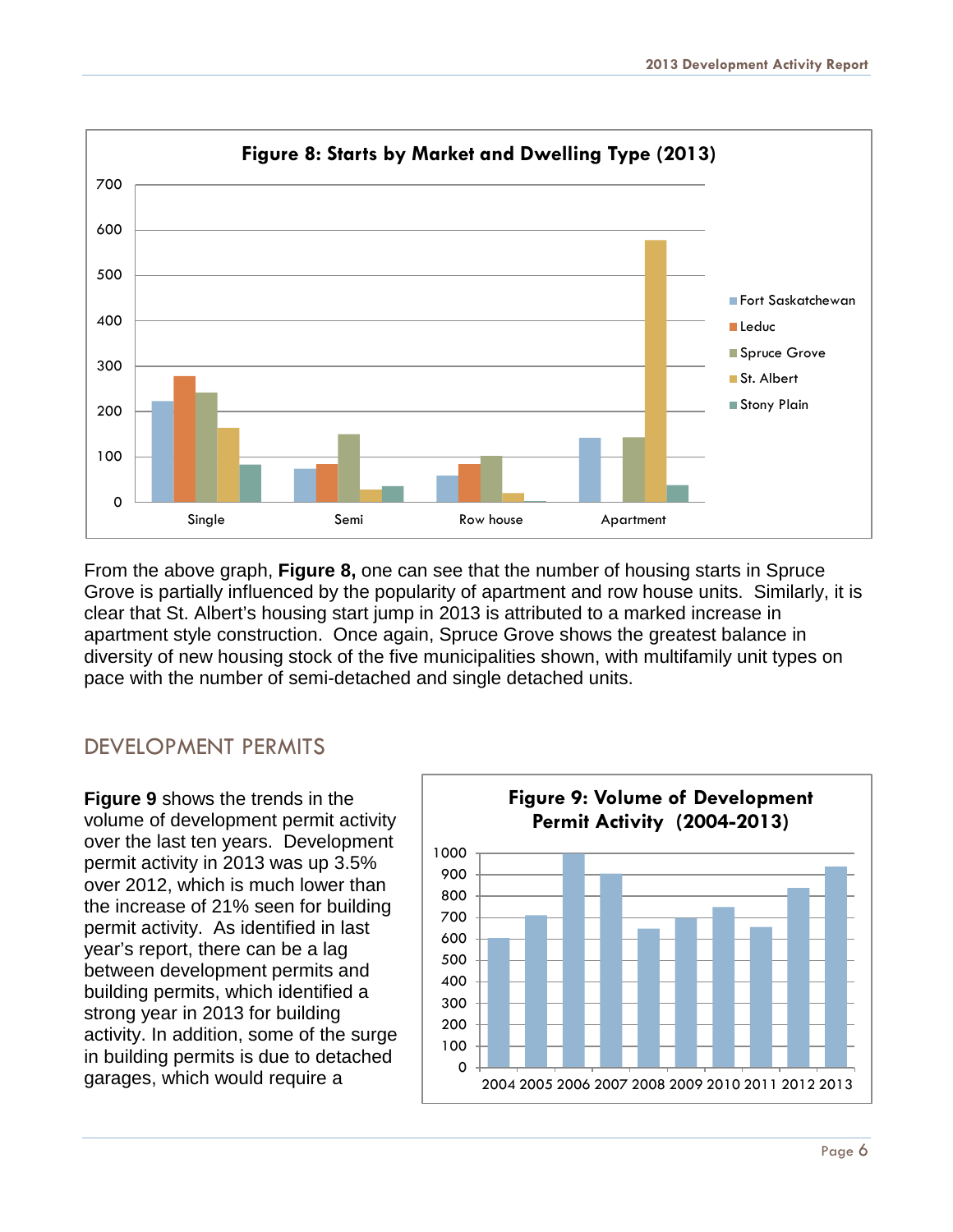separate building permit; however, multiple structures can be approved under a single development permit.

The next factor under examination is the volume of development permits on a monthly basis. **Figure 10** shows the number of permits issued by month for 2012 and 2013. The pattern shown is typical of development activity for the region, where more activity tends to take place during the warmer months. The pattern for 2012 is somewhat atypical, with higher winter month activity, due to unseasonably warm, dry weather. What has been different the past two years, however, is development permits dropping off substantially in July, versus August or September. This could be due to many home builders getting permitting earlier to avoid delays during the peak construction season.

**Figure 11** shows the breakdown of residential development permits issued by type. The graph is dominated by new single detached dwellings and improvements made to existing residences, which is typical of Spruce Grove. That being said, percentages for these two development permit types are generally lower than in previous years, resulting in more balance between the types of development permits issued. Generally, the permit numbers echo what we have already seen with the building permits. It should be explained that once again, multifamily dwellings tend to show a discrepancy because for certain building types, such as row house projects or apartment complexes with multiple buildings, a separate building permit is required for each structure, but only one development permit is required for the entire project regardless of the number of units contained within.





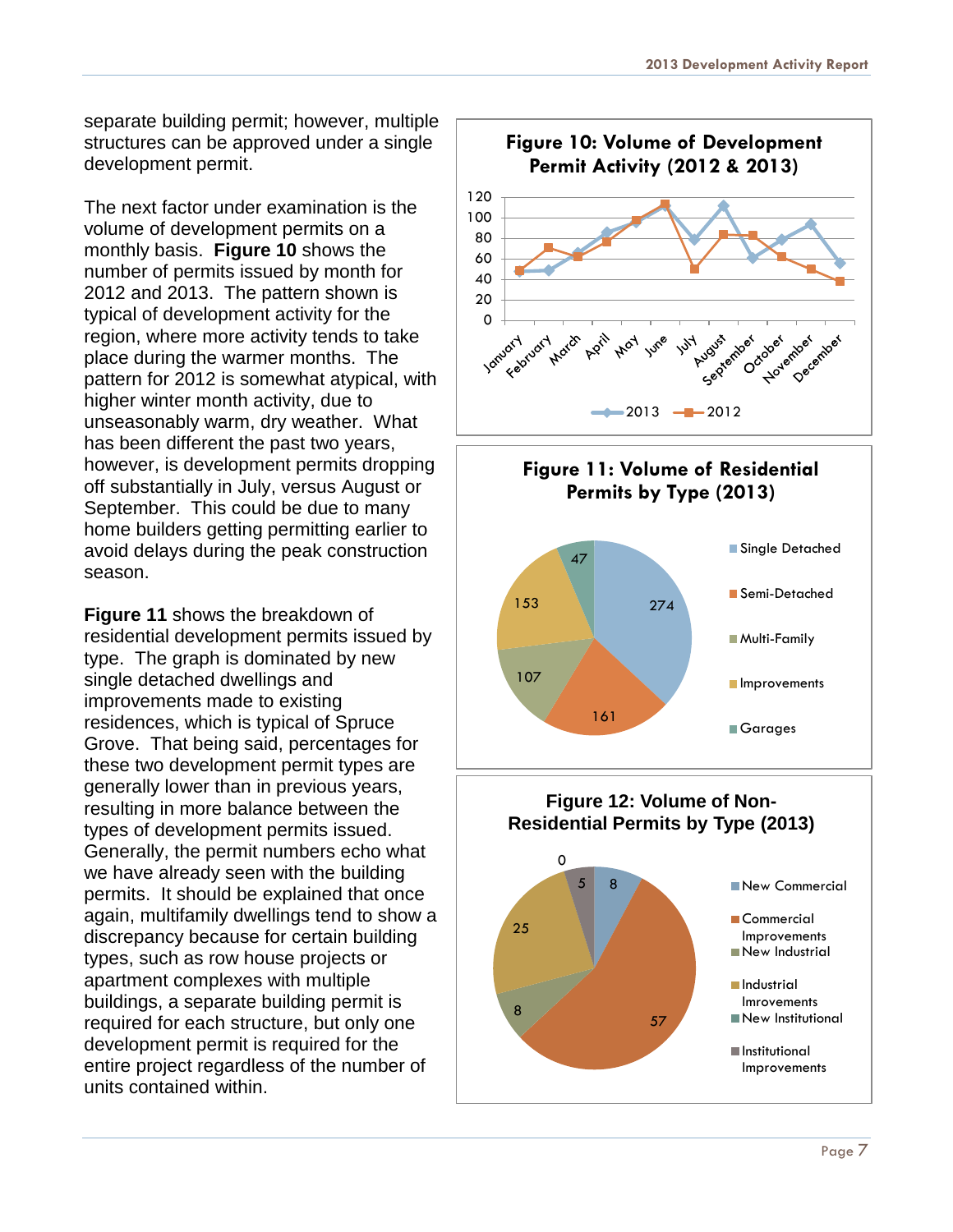The breakdown of non-residential permits issued in 2013 by type is examined in **Figure 12** (previous page). Again, the trends seen earlier with building permits are evident here with the number and type of development permits with commercial improvements comprising the largest percentage of permits, which is largely due to tenant improvements and approvals required for new uses in CRUs built the previous year.

New commercial permits were steady from the previous year; however new industrial permits increased, bringing the total new non-residential development permit approvals to 16 (versus 14 in 2012).

Development permits for permanent signs was up slightly from 33 in 2012 to 35 in 2013. Temporary sign permits decreased substantially from 62 in 2012 to 44 in 2013, reflecting a reduction in enforcement coordinated by Planning and Development during 2013, as enforcement activities were transitioned to Enforcement Services. Planning and Development is working with the Enforcement Services on proactive





enforcement practices, which will remain a focus in 2014, and will likely spur an increase in temporary sign permits this coming year.

### <span id="page-8-0"></span>OTHER ACTIVITY

The City of Spruce Grove provides compliance requests as a service to residents during real estate transactions, as a safeguard for purchasers who want confirmation that the residence conforms to City bylaws and Safety Codes. Compliance requests can be used to gauge residential transaction activity in the community. In 2013 there were 751 compliance decisions issued, down 3.8% from 2012. We can see in **Figure 14** that compliances were at a high during the boom year of 2007, have since gone through a correction, and are on a rebound.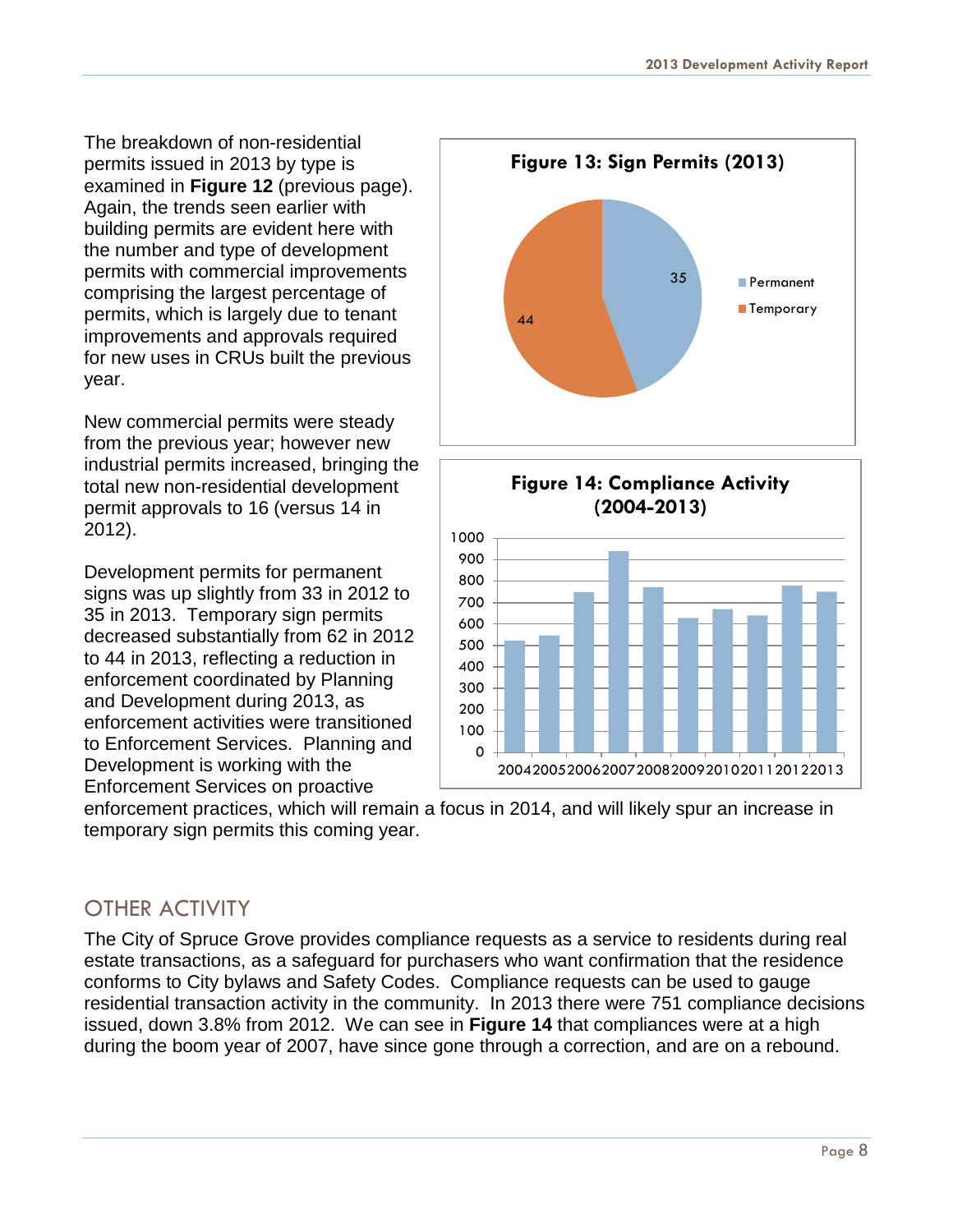In **Figure 15**, we examine the compliance activity for 2013 on a monthly basis. We can see that overall, the trend in real estate transactions follows the building trend where activity is lowest in the cold months and steady for the warmer months.

The Planning and Development Department tracked Safety Codes Permits (other than building permits) for only a few years and trends have not yet been established. That being said, we can see in **Figure 16** that the number of electrical permits is higher than plumbing and gas. This makes sense since generally for new construction two electrical permits are required, where only one is required in the other two disciplines. In addition, up until mid-2013 ATCO construction has been using the City's contracted inspection services for plumbing and gas permits for trailers built in Spruce Grove but ultimately delivered to other geographical areas. This has resulted in a narrowing in the gap between plumbing and gas permits compared to electrical permits during the past three years as trailer construction activity has increased. Overall, the City of Spruce Grove issued 2,611 Safety Codes permits in 2013, a 13.5% decrease over 2012 activity. The decrease is largely attributed to the reduction of permits related to ATCO using a private contractor for inspections starting in March 2013, coupled with fewer large commercial structures (which require multiple permits).

**Figure 17** depicts the total number of businesses in Spruce Grove at year end over the past 10 years. The City crossed the milestone of 1600 businesses at year end in 2013, and was over 1,700 businesses during the summer (as project licenses and temporary business licenses